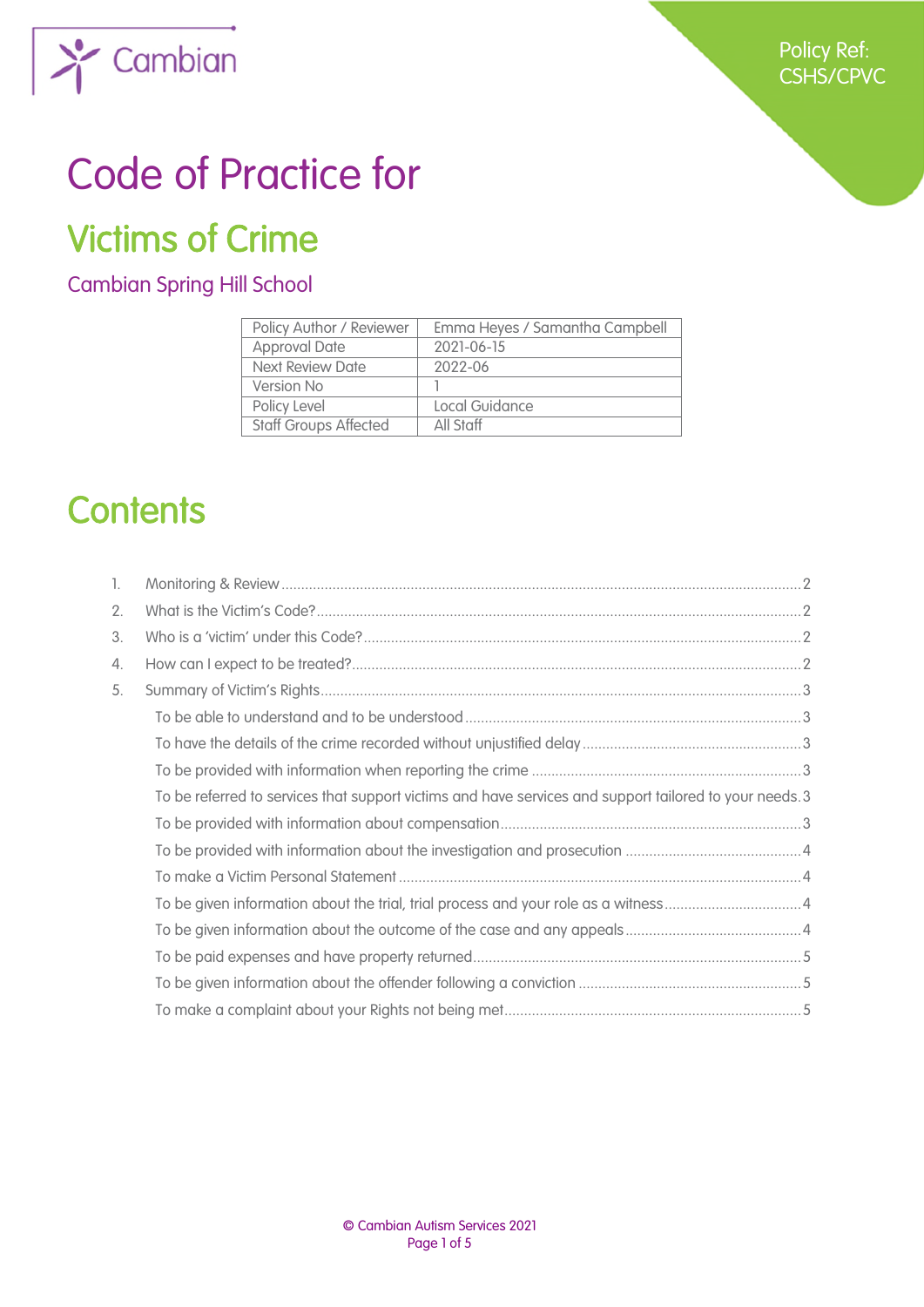

#### <span id="page-1-0"></span>1. Monitoring & Review

The Policy Author will undertake a formal review of this policy for the purpose of monitoring and of the efficiency with which the related duties have been discharged, by no later one year from the date of approval shown above, or earlier if significant changes to the systems and arrangements take place, or if legislation, regulatory requirements or best practice guidelines so require.

Signed:

Samantha Campbell Principal June 2021

#### <span id="page-1-1"></span>2. What is the Victim's Code?

The Victims' Code is a Government document that tells you what support and information victims of crime in England and Wales should get from criminal justice agencies. These are organisations like the police and the courts.

#### <span id="page-1-2"></span>3. Who is a 'victim' under this Code?

The definition of a victim is:

- a person who has suffered harm, including physical, mental or emotional harm or economic loss which was directly caused by a criminal offence.
- a close relative (or a family spokesperson) of a person whose death was directly caused by a criminal offence.

You can also receive Rights under this Code if you are:

- a parent or guardian of the victim if the victim is under 18 years of age; or
- a nominated family spokesperson if the victim has a mental impairment or has been so badly injured because of a criminal offence that they are unable to communicate or lacks the capacity to do so.

#### <span id="page-1-3"></span>4. How can I expect to be treated?

You have the Right to:

• be treated with respect, dignity, sensitivity, compassion and courtesy: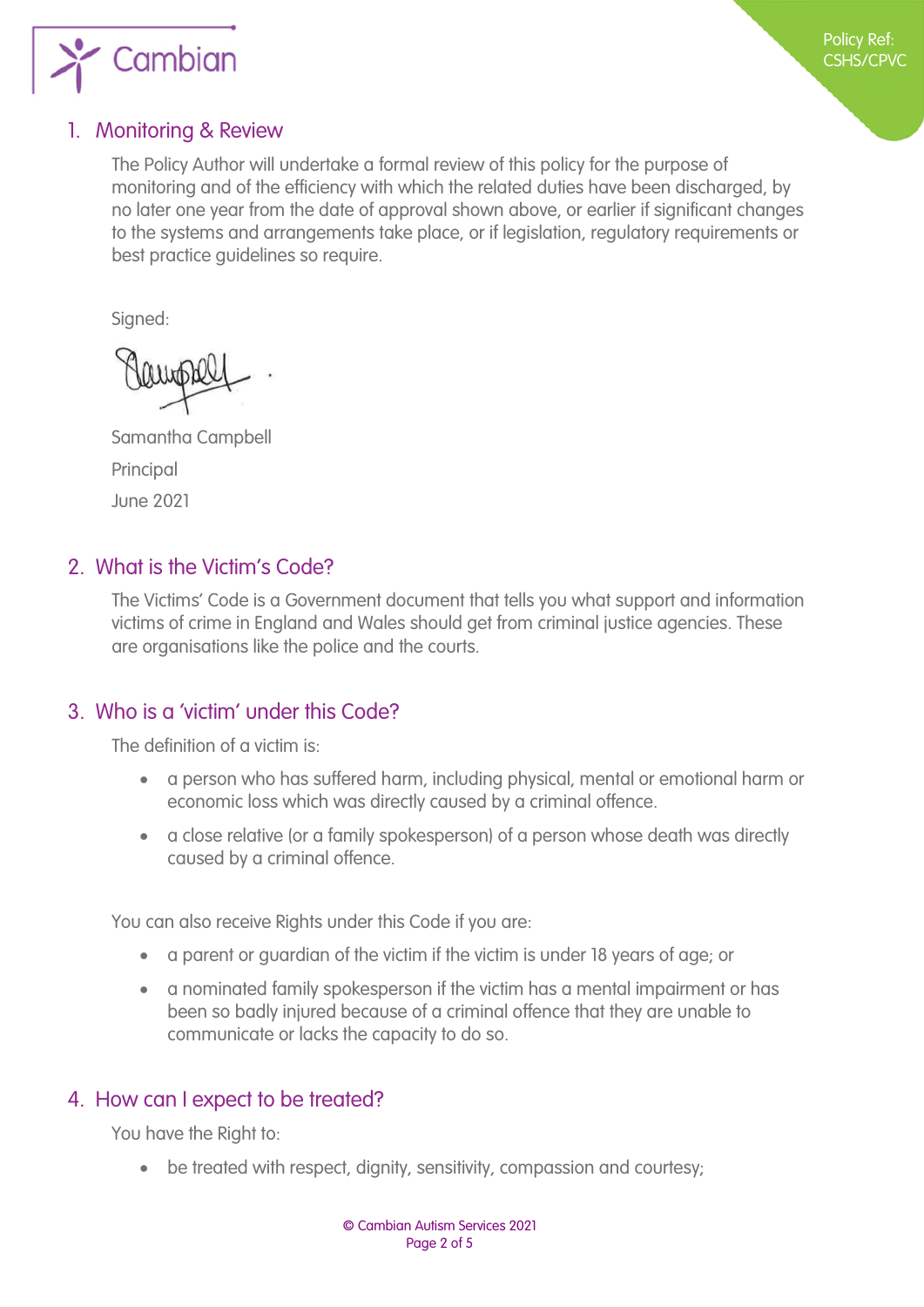

- make informed choices that are fully respected;
- have your privacy respected by service providers in accordance with the relevant privacy and data protection laws; and
- have services provided to assist you and your family to understand and engage with the criminal justice process. These should be offered in a professional manner, without discrimination of any kind.

#### <span id="page-2-0"></span>5. Summary of Victim's Rights

#### <span id="page-2-1"></span>To be able to understand and to be understood

You have the Right to be given information in a way that is easy to understand and to be provided with help to be understood, including access to interpretation and translation services.

#### <span id="page-2-2"></span>To have the details of the crime recorded without unjustified delay

You have the Right to have details of the crime recorded by the police as soon as possible after the incident. If you are required to provide a witness statement or be interviewed, you have the Right to be provided with additional support to assist you through this process. For example, if you are considered vulnerable (under 18 years of age), the police will ask you, or your parent/guardian, if you would like your police interview to be video recorded to make it easier for you to tell them what happened. This may be presented as your evidence in court.

#### <span id="page-2-3"></span>To be provided with information when reporting the crime

You can tell the police about a crime by phone, online or by going to the police station. You have the Right to receive information from the police, so you know what happens after you've told them about the crime and what support you should get next. This might include services where you can meet with the suspect or offender, so that both of you can find a way forward and build a more positive future. It gives you a chance to tell them how the crime has affected you so they can understand the impact of their crime. This is known as Restorative Justice.

#### <span id="page-2-4"></span>To be referred to services that support victims and have services and support tailored to your needs

You have the Right to be referred to services that support victims, which includes the Right to contact them directly, and to have your needs assessed so services and support can be tailored to meet your needs. If eligible, you have the Right to be offered a referral to specialist support services and to be told about additional support available at court, for example special measures - being able to give evidence by live video link so you don't have to be in the same room as where the trial is taking place.

#### <span id="page-2-5"></span>To be provided with information about compensation

Policy Ref: CSHS/CPVC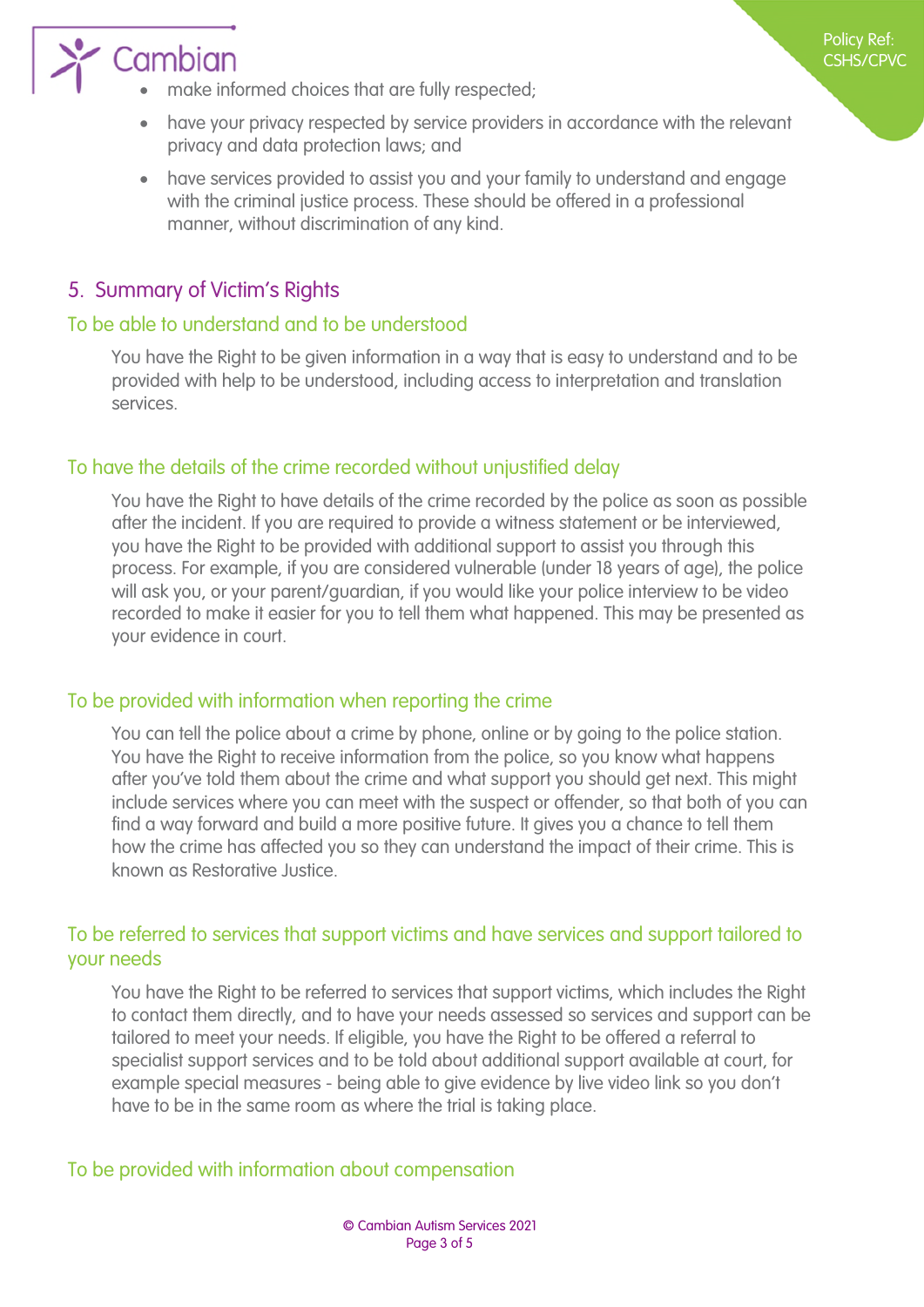## $\sum$  Cambian

Where eligible, you have the Right to be told about how to claim compensation for any loss, damage or injury caused as a result of crime.

If you are a victim of a violent crime, you might be able to get some money, called financial compensation. The Criminal Injuries Compensation Authority arranges these payments. If you are under 18, your parent or guardian can apply for compensation on your behalf ([www.gov.uk/claim-compensation-criminal\)](http://www.gov.uk/claim-compensation-criminal).

#### <span id="page-3-0"></span>To be provided with information about the investigation and prosecution

You have the Right to be provided with updates on your case and to be told when important decisions are taken, and, where applicable, to have the reasons explained to you within 5 working days (1 working day under Enhanced Rights) of a suspect being:

- arrested:
- interviewed under caution;
- released without charge; and
- released on police bail or under investigation or if police bail conditions are changed or cancelled.

You can tell the police how often you want to hear from them about the investigation and how you would like to be contacted. You also have the Right to ask for decisions to be looked at again.

#### <span id="page-3-1"></span>To make a Victim Personal Statement

You have the Right to make a Victim Personal Statement. The police will ask you if you want to make a Victim Personal Statement (VPS). This is when you say how the crime has made you feel and how it has changed things for you. The VPS lets you tell the judge and others in the court room how you feel about what happened to you and is considered when sentencing the offender. You will be given information about the process.

### <span id="page-3-2"></span>To be given information about the trial, trial process and your role as a witness

If your case goes to court, you have the Right to be told the time, date and location of any hearing and the outcome of those hearings in a timely way. If you are required to give evidence, you have the Right to be offered appropriate help before the trial, such as an explanation about what this means for you and you should be kept up to date with what's happening.

#### <span id="page-3-3"></span>To be given information about the outcome of the case and any appeals

You have the Right to be told the outcome of the case. If the suspect is found guilty, you will be told what the sentence (their punishment) means. Sometimes the suspect is allowed to appeal the sentence. This is when they ask for the judge's decision to be changed or for the sentence to be reduced. If this happens, you should be told where and when the court will listen to the appeal and its outcome.

Policy Ref: CSHS/CPVC